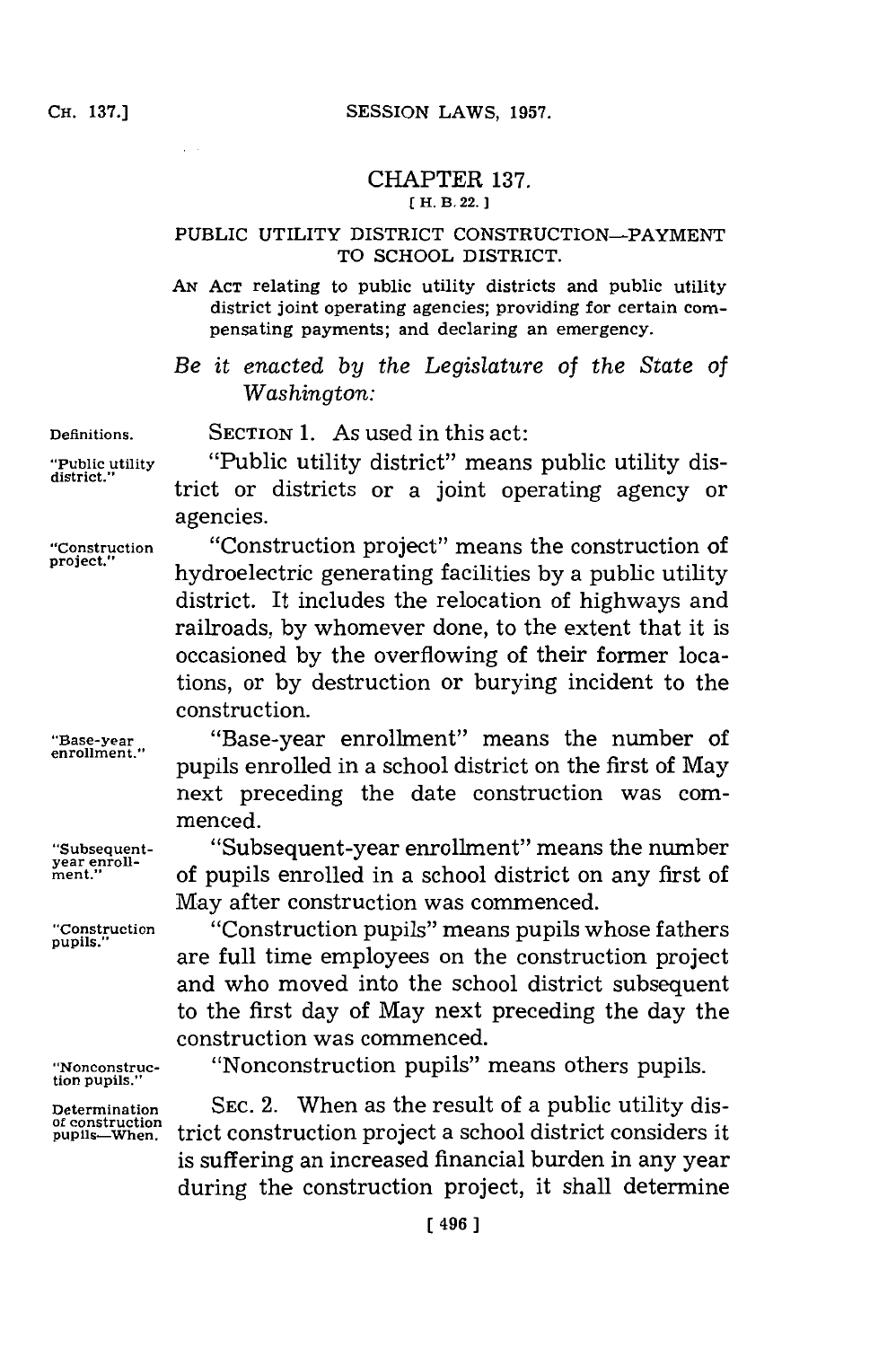**[CH. 137.**

the number of construction pupils enrolled in the school district on the first of May of such year.

SEC. 3. If the subsequent-year enrollment ex- **Public utility** ceeds **103** percent of the base-year enrollment, the **compensate** public utility district shall compensate the school  $\frac{\text{smooth}}{\text{pattern}}$ . district for a number of construction pupils computed as follows:

**(1)** If the subsequent-year enrollment of nonconstruction pupils is less than the base-year enrollment, compensation shall be paid for the total number of all pupils minus **103** percent of the base-year enrollment.

(2) If the subsequent-year enrollment of nonconstruction pupils is not less than the base-year enrollment, compensation shall be paid for the total number of construction pupils minus **3** percent of the base-year enrollment.

SEC. 4. The compensation to be paid per con- <sub>Compensation</sub> struction pupils as computed in section **3** of this act shall be one-third of the average per-pupil cost of the local school district, for the school year then current.

SEC. 5. If more than one public utility district or when more SEC. 5. If more than one public utility district or when more<br>joint operating agency is carrying on a construction  $\frac{\text{atan}}{\text{putation}}$ project in the same school district, the number of construction pupils for whom the school district is to receive compensation shall be computed as if the projects were constructed **by** a single agency. The public utility districts or joint operating agencies involved shall divide the cost of such compensation between themselves in proportion to the number of construction pupils occasioned **by** the operations of each.

SEC. **6.** Public utility districts are hereby auth- **voluntary payments** orized to make voluntary payments to a school dis- **authorized.** trict for capital construction if their construction